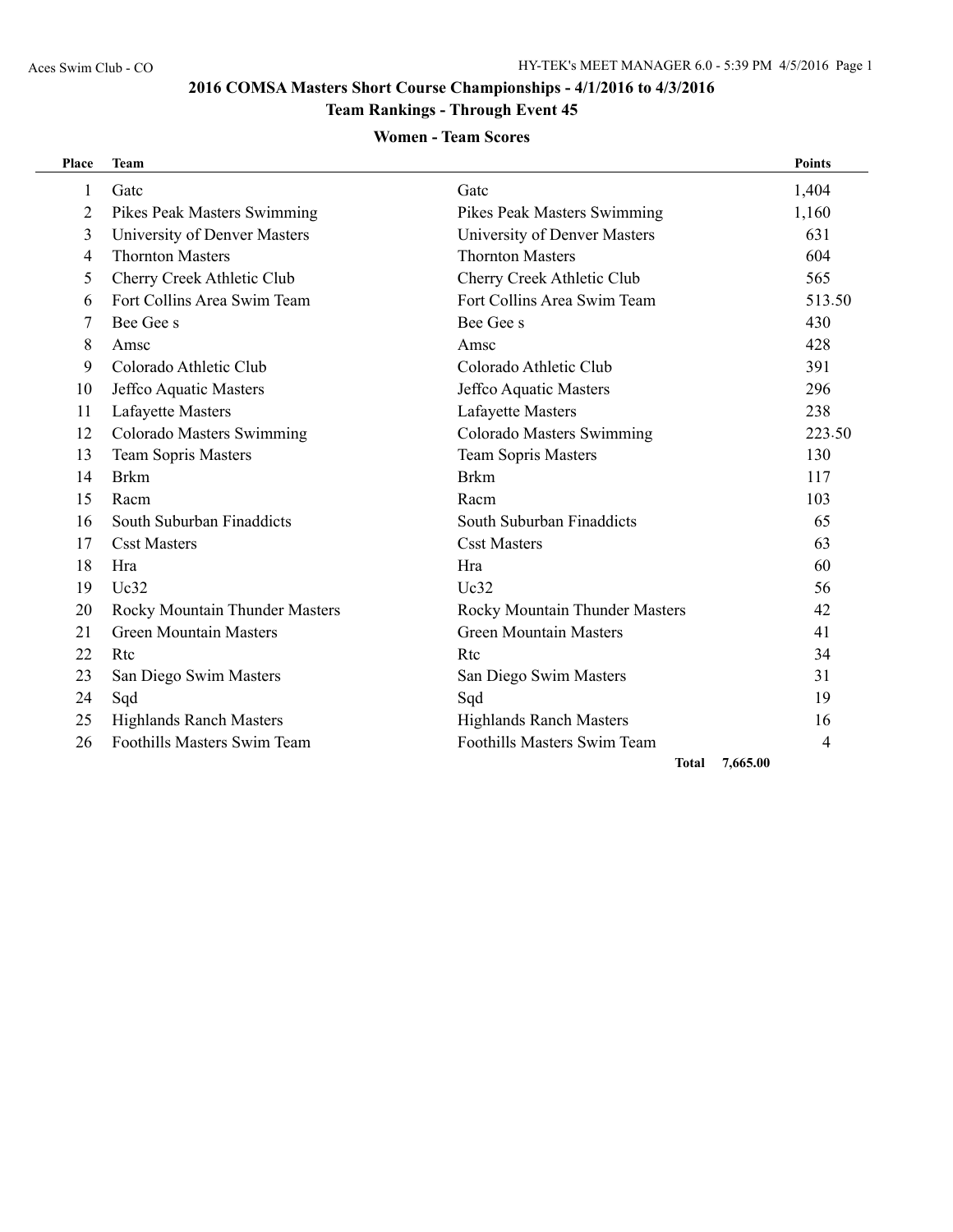# **2016 COMSA Masters Short Course Championships - 4/1/2016 to 4/3/2016**

# **Team Rankings - Through Event 45**

### **Men - Team Scores**

| Place          | <b>Team</b>                    |                                | <b>Points</b> |
|----------------|--------------------------------|--------------------------------|---------------|
| 1              | University of Denver Masters   | University of Denver Masters   | 1,464         |
| 2              | Bee Gee s                      | Bee Gee s                      | 802           |
| 3              | Gatc                           | Gatc                           | 706.50        |
| $\overline{4}$ | <b>Thornton Masters</b>        | <b>Thornton Masters</b>        | 568           |
| 5              | Pikes Peak Masters Swimming    | Pikes Peak Masters Swimming    | 565           |
| 6              | Foothills Masters Swim Team    | Foothills Masters Swim Team    | 522           |
| 7              | Fort Collins Area Swim Team    | Fort Collins Area Swim Team    | 330           |
| 8              | Jeffco Aquatic Masters         | Jeffco Aquatic Masters         | 313           |
| 9              | Amsc                           | Amsc                           | 256           |
| 10             | <b>Boulder Aquatic Masters</b> | <b>Boulder Aquatic Masters</b> | 242           |
| 11             | Lafayette Masters              | Lafayette Masters              | 186           |
| 12             | Cherry Creek Athletic Club     | Cherry Creek Athletic Club     | 185           |
| 13             | South Suburban Finaddicts      | South Suburban Finaddicts      | 184           |
| 14             | Colorado Masters Swimming      | Colorado Masters Swimming      | 155           |
| 15             | Colorado Athletic Club         | Colorado Athletic Club         | 154           |
| 16             | <b>Green Mountain Masters</b>  | <b>Green Mountain Masters</b>  | 145           |
| 17             | Uc32                           | Uc32                           | 144.50        |
| 18             | Rocky Mountain Thunder Masters | Rocky Mountain Thunder Masters | 119           |
| 19             | Ever                           | Ever                           | 113           |
| 20             | <b>Team Sopris Masters</b>     | <b>Team Sopris Masters</b>     | 109           |
| 21             | Denver Athletic Club           | Denver Athletic Club           | 73            |
| 22             | North Carolina Masters Swimmin | North Carolina Masters Swimmin | 52            |
| 22             | <b>Swim Dogs</b>               | <b>Swim Dogs</b>               | 52            |
| 24             | <b>Csst Masters</b>            | <b>Csst Masters</b>            | 40            |
| 25             | Swm                            | Swm                            | 29            |
| 26             | Wyoming Masters Swimming Club  | Wyoming Masters Swimming Club  | 21            |
| 27             | <b>Highlands Ranch Masters</b> | <b>Highlands Ranch Masters</b> | 12            |
| 28             | Racm                           | Racm                           | 6             |

**Total 7,548.00**